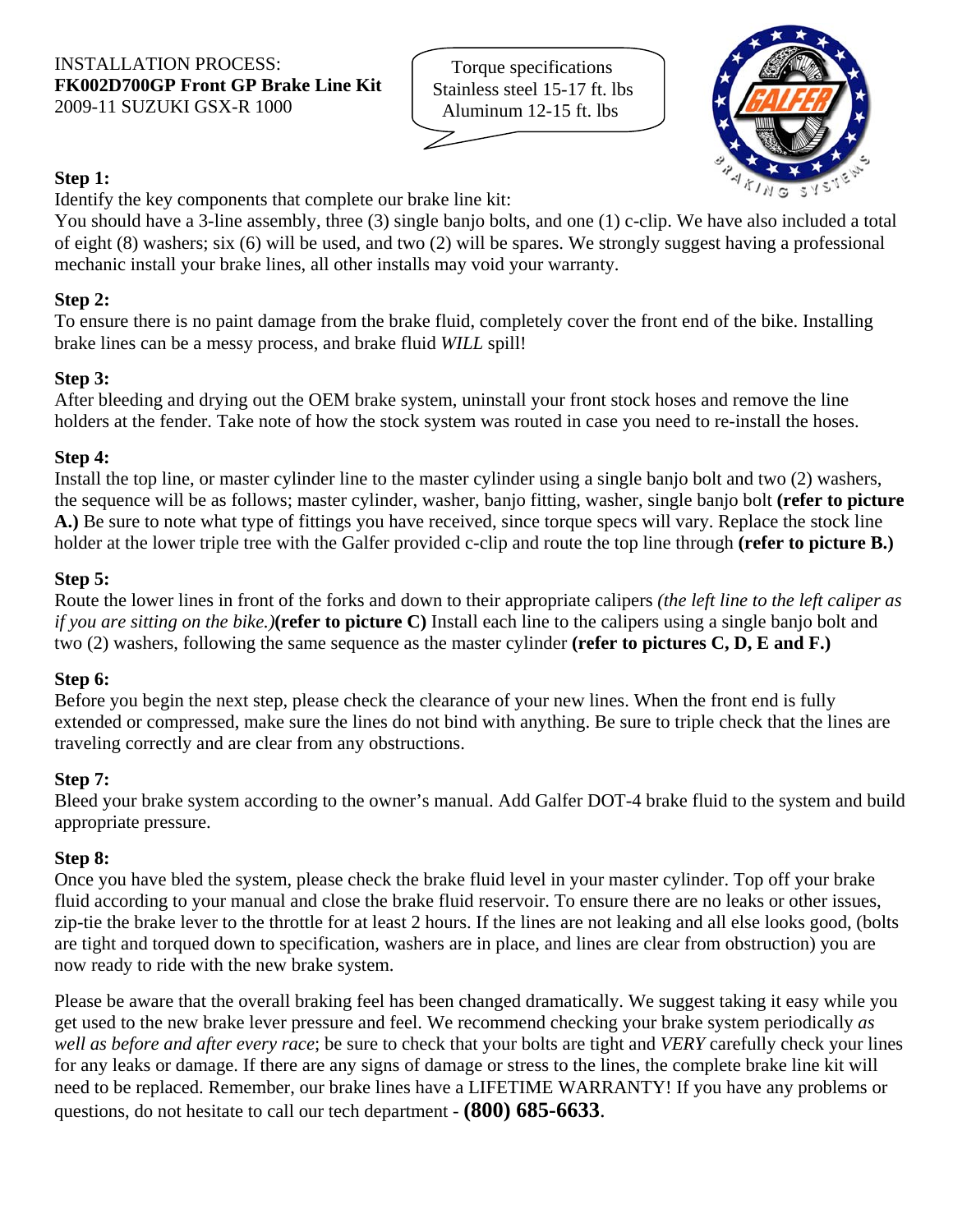

**a. Front master cylinder** 



**b. Top line routed through Galfer c-clip at lower triple tree** 



**c. Right caliper, lines routed in front of the forks** 



**d. Right caliper, notice sequence** 

**GALFER USA 310 IRVING DRIVE OXNARD, CA 93030 PH (805) 988-2900 . FAX (800) 685-6633 WWW.GALFERUSA.COM** 

 $11155$